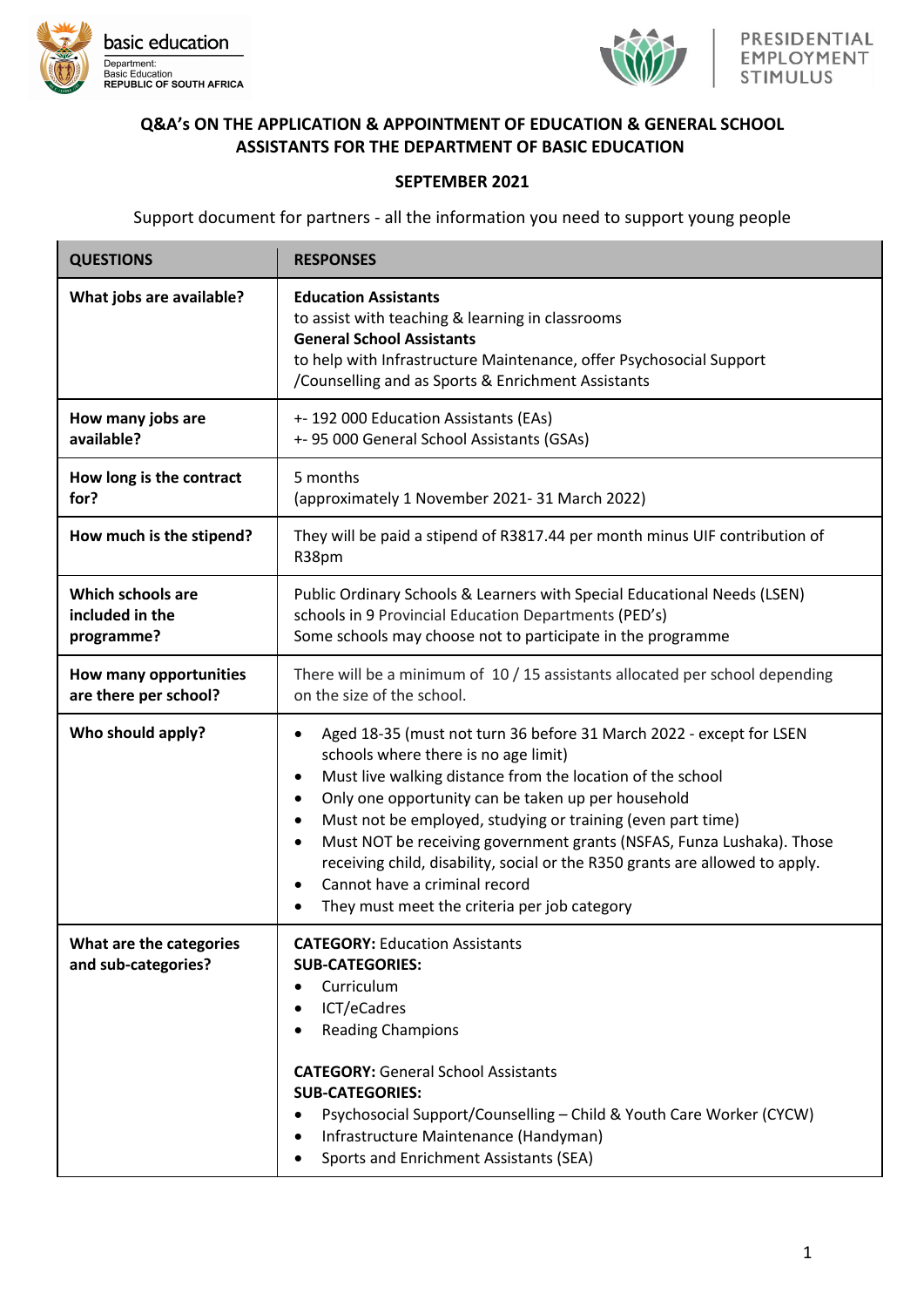



| What are the criteria per<br>category?                                                                                                                                | <b>Education Assistants: must have at least a matric</b><br>Curriculum<br>$\bullet$<br>at least 40% (level 3 pass) in the subject they will be placed in<br>ICT/eCadre<br>work seeker should have passed IT as a subject in matric OR have a<br>qualification OR a certificate course in IT<br><b>Reading Champion</b><br>work seeker should have passed English at matric level and have a passion<br>for reading                                                                                                                       |
|-----------------------------------------------------------------------------------------------------------------------------------------------------------------------|------------------------------------------------------------------------------------------------------------------------------------------------------------------------------------------------------------------------------------------------------------------------------------------------------------------------------------------------------------------------------------------------------------------------------------------------------------------------------------------------------------------------------------------|
|                                                                                                                                                                       | <b>General School Assistants:</b><br>Psychosocial Support/Counselling - Child & Youth Care Worker (CYCW)<br>work seeker should have passed matric or any of the Health profession<br>certificates<br>Infrastructure Maintenance (Handyman)<br>work seeker should have a passion for infrastructure maintenance related<br>jobs environment (no matric requirement)<br><b>Sports and Enrichment Assistants (SEA)</b><br>work seeker should have a passion for working with learners, passion for<br>Sport or Arts (no matric requirement) |
| How do young people<br>apply for the positions?<br>Can I walk into a school<br>and apply?                                                                             | There is only one way to apply for this opportunity and walk-ins to the schools<br>are discouraged<br>Go to www.sayouth.mobi (zero rated) and register. Once you have registered<br>you will be able to apply to a school near to where you live on the mobi site.<br>You cannot apply by visiting the school in person - if young people are not on<br>the SA Youth system they will not be able to be paid.                                                                                                                            |
| I was a part of the<br>previous DBE opportunity<br>in 2020. I performed well<br>at my school - do I need<br>to reapply or will I<br>automatically get my job<br>back? | Everyone needs to re-apply for these positions regardless of whether or not they<br>have worked in this role before.<br>You can apply to the school where you previously worked. If you performed well<br>this will obviously count in your favour in the interview.                                                                                                                                                                                                                                                                     |
| When will they hear back<br>if they have been<br>successful?                                                                                                          | If you have not heard back from a school by 24 October 2021 then unfortunately<br>your application has not been successful.                                                                                                                                                                                                                                                                                                                                                                                                              |
| Once I have registered on<br>sayouth.mobi how do I<br>apply?                                                                                                          | Once you have registered on the site - the DBE opportunities that match your<br>location will appear automatically. Alternatively you can search under<br>"Education Assistant" or "General School Assistant" & find an opportunity close<br>to you.<br>PLEASE NOTE: if you apply for a position that you live too far away from to walk<br>to, your application will not be successful. ONLY apply to opportunities that you<br>are able to walk to every morning.                                                                      |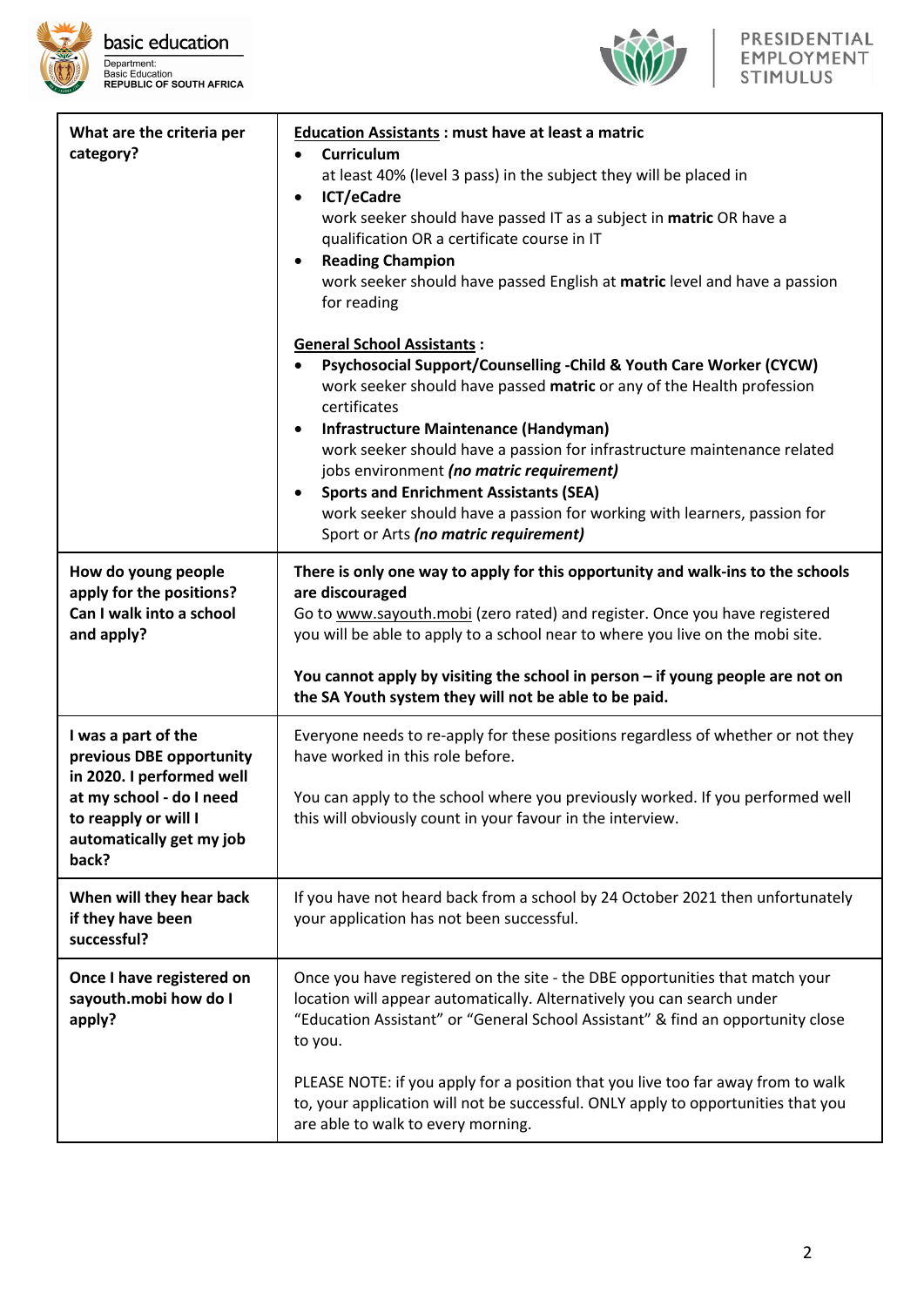



| The mobi-site says that I<br>am already registered on<br>the site but I have never<br>registered? | If you have previously registered on harambee.mobi or on tshepo.mobi you will<br>automatically be registered on sayouth.mobi. So just log in using those details.<br>If you can't remember your password select the option "Forgot password" and if<br>you are using the phone number that you used when you originally registered<br>you will receive a link via SMS to reset your password.<br>If you have changed your phone number you will need to use your email address<br>to reset it. Otherwise you can call 0800 727272 for help re-setting your<br>password. (Please note that over this time we will be receiving a LOT of phone<br>calls so you need to be patient) |
|---------------------------------------------------------------------------------------------------|----------------------------------------------------------------------------------------------------------------------------------------------------------------------------------------------------------------------------------------------------------------------------------------------------------------------------------------------------------------------------------------------------------------------------------------------------------------------------------------------------------------------------------------------------------------------------------------------------------------------------------------------------------------------------------|
| I am having trouble<br>applying on the SA Youth<br>mobi-site, what do I do?                       | You can call SA Youth toll-free from 9am - 4.30pm Mondays to Fridays on 0800<br>727272<br>Or you can email them on support@sayouth.org.za<br>Or reach out to them on Facebook www.facebook.com/SAYouth.mobi                                                                                                                                                                                                                                                                                                                                                                                                                                                                      |
| How will I know if my<br>application was<br>received?                                             | Once you apply, the mobi site will display a message saying that your application<br>has been received. This is your confirmation - plus if you try to apply again it will<br>tell you that you have already applied.                                                                                                                                                                                                                                                                                                                                                                                                                                                            |
| How do I know if my<br>application is successful?                                                 | Those shortlisted for an interview at a school (these are not "successful<br>applicants" but rather shortlisted applicants) will be contacted by the relevant<br>school (not by SA Youth) to invite them to an interview.<br>Once young people have applied - they must not contact SA Youth to ask if they<br>have been successful. The interview and selection process will be managed by<br>the schools - NOT by SA Youth.                                                                                                                                                                                                                                                    |
| What documents do I<br>have to supply and when<br>/ how do I supply it?                           | If you are shortlisted and are invited to an interview at a school you will be<br>required to bring:<br>Certified copy of your ID<br>1.<br>Matric certificate (where applicable) or other NQF 4 or higher qualification<br>2.<br>proof<br>3. Your CV<br>A testimonial eg. From a former school, local chief, church leader, or<br>4.<br>previous employer                                                                                                                                                                                                                                                                                                                        |
| <b>What additional</b><br>information will be<br>required from me if I am<br>selected?            | These documents will be required after young people have been successful in<br>their interviews (Do not need to bring to 1st interview):<br>Police clearance certificate (to submit within 2 months of appointment);<br>$\bullet$<br>Declaration letter from applicant confirming that the applicant is:<br>٠<br>Not in Education, Employment or Training (NEET)<br>$\circ$<br>Not receiving any other form of salary/wages<br>$\circ$<br>This will be issued by schools at appointment stage                                                                                                                                                                                    |
| How are people being<br>shortlisted?                                                              | Applicants are shortlisted based on their eligibility:<br>Matching the criteria (age, qualification)<br>٠<br>Proximity to school<br>Community involvement                                                                                                                                                                                                                                                                                                                                                                                                                                                                                                                        |